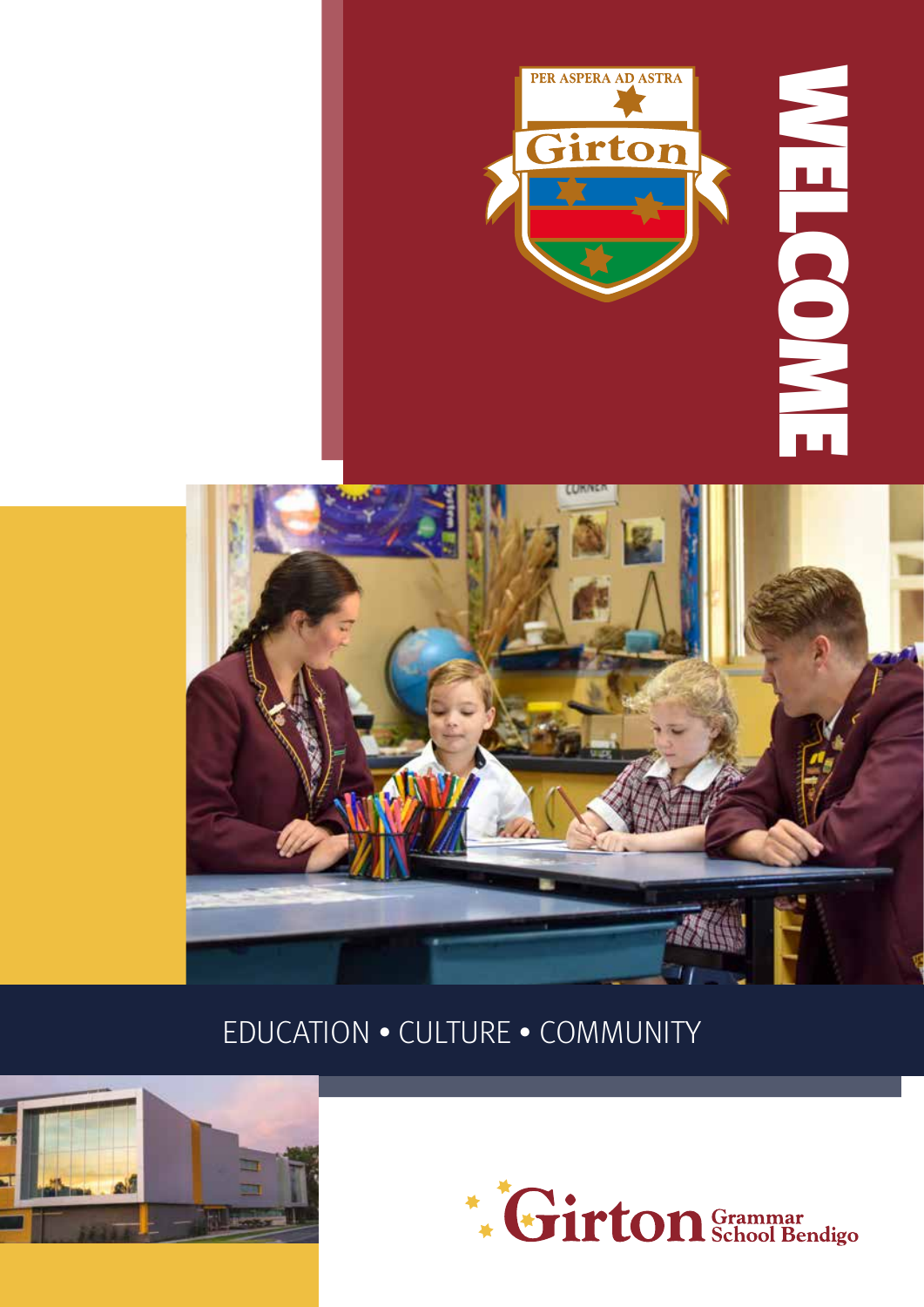

# HIGH QUALITY INDEPENDENT SCHOOL EDUCATION

### For a fraction of the cost you would expect to pay in a capital city, your children can attend an outstanding Independent School

- Preparatory to Year 12 with Excellent VCE results
- World leader in Emotional Intelligence Education
- Outstanding delivery of Pastoral Care
- Emphasis on Co-curriculum and Citizenship
- Very competitive fee structure

### Take advantage of a top-flight Independent School Education for your children in a wonderful and thriving regional city

With an outstanding academic record, Girton Grammar School also has a long and proud tradition of offering a wide range of high quality co-curricular programs in:

- Sports
- Performing Arts
- Community Service
- Individual Academic Assistance
- Outdoor Education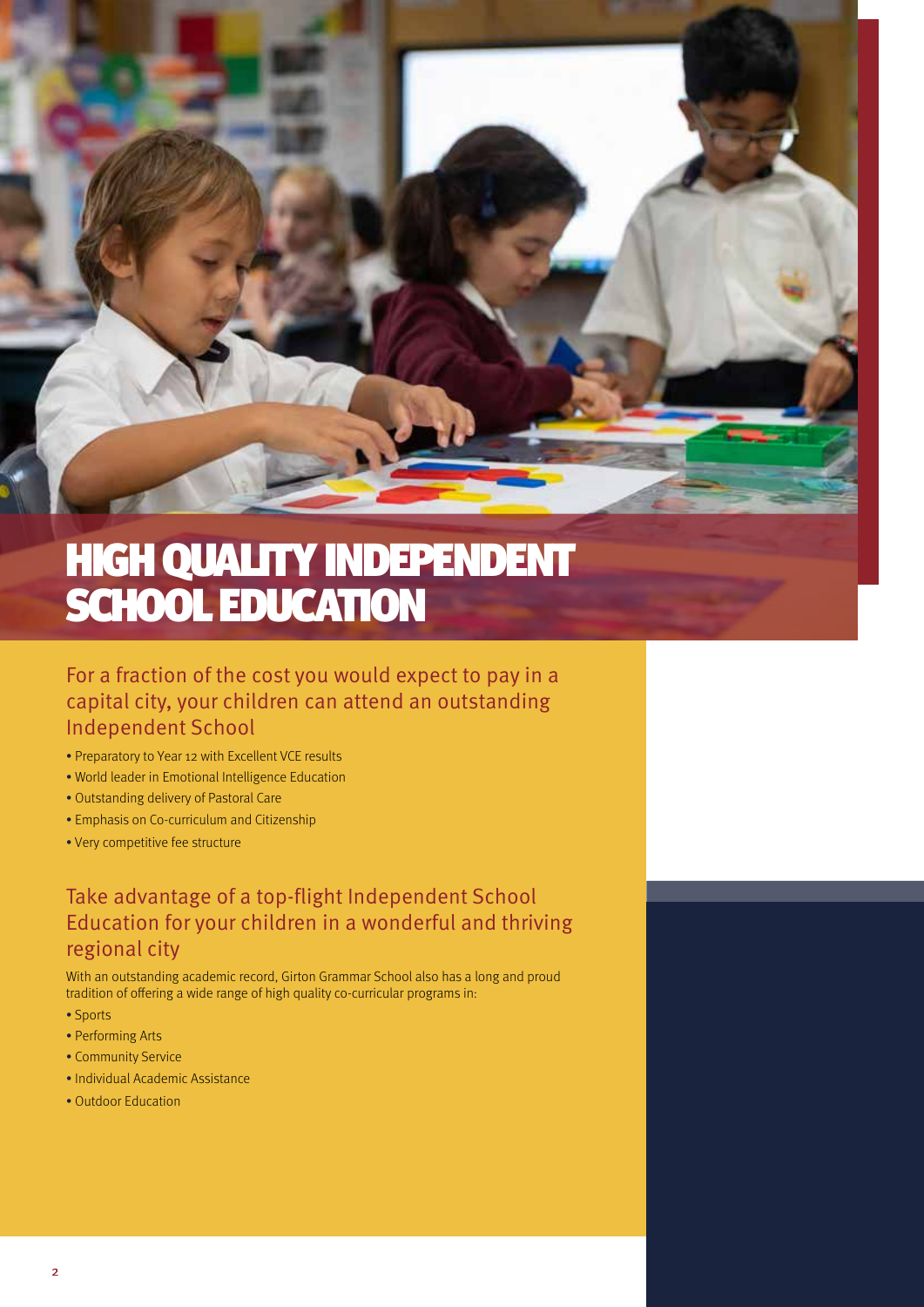# THE NUMBERS

The table to the right shows the VCE outcomes for schools in our region. They are ranked according to the percentage of 2021 Academic Year VCE scores of 40 or higher. The number of students refers to students undertaking at least one Unit 3/4 VCE subject during 2021. (Source: Victorian Curriculum and Assessment Authority and Bettereducation.com.au)

| <b>SCHOOL</b>                       | % VCE<br>Scores of<br>40+ | Median<br><b>VCE Score</b> | <b>Better</b><br>Educa-<br>tion<br>Ranking | Number of<br><b>Students</b> |
|-------------------------------------|---------------------------|----------------------------|--------------------------------------------|------------------------------|
| <b>Girton Grammar School</b>        | 18.2                      | 33                         | 41                                         | 189                          |
| Goulburn Valley Grammar School      | 17.4                      | 34                         | 45                                         | 137                          |
| Alice Miller School Macedon         | 14.2                      | 35                         | 30                                         | 40                           |
| <b>Braemar College</b>              | 11.4                      | 32                         | 84                                         | 207                          |
| East Loddon P-12 College            | 9.5                       | 33                         | 69                                         | 23                           |
| Catherine McAuley College Bendigo   | 6.2                       | 28                         | 289                                        | 349                          |
| <b>Highview College Maryborough</b> | 5.9                       | 28                         | 290                                        | 65                           |
| <b>Victory College Bendigo</b>      | 4.9                       | 28                         | 297                                        | 56                           |
| <b>Assumption College Kilmore</b>   | 4.0                       | 28                         | 310                                        | 321                          |
| <b>Sacred Heart Kyneton</b>         | 3.7                       | 30                         | 214                                        | 161                          |
| St Joseph's College Echuca          | 3.1                       | 29                         | 327                                        | 210                          |
| Marist College Bendigo              | 2.0                       | 28                         | 402                                        | 157                          |
| <b>Bendigo Senior Secondary</b>     | 1.9                       | 26                         | 442                                        | 1019                         |
| <b>Rochester Secondary</b>          | 1.4                       | 28                         | 354                                        | 66                           |
| <b>Echuca College</b>               | 1.1                       | 27                         | 456                                        | 131                          |
| <b>Castlemaine Secondary</b>        | 0.7                       | 28                         | 462                                        | 148                          |
| <b>Maryborough Education Centre</b> | 0.6                       | 27                         | 466                                        | 101                          |

## STOPPING ALL STATIONS - PREP TO YEAR 12

#### Enrolment enquiries welcome for every year level

Children who commence in Junior School have the advantage of a seamless pathway through the stages of learning and social development. Girton students look forward to the transition from Primary School to Secondary School with enthusiasm and excitement.

Those joining the School in later years are introduced to the School through a wellstructured transition programme which sees students settle quickly into the School's routines. These children are guided and nurtured so that they can meet the School's high expectations of behaviour, participation and attitude.

#### Your child will be known and cared for

For the full 13 Years of School Education, Preparatory to Year 12, Girton provides an outstanding level of pastoral care. Whether the child is 5 years old or 18, the Girton student is recognised as an individual who has a unique set of needs and abilities.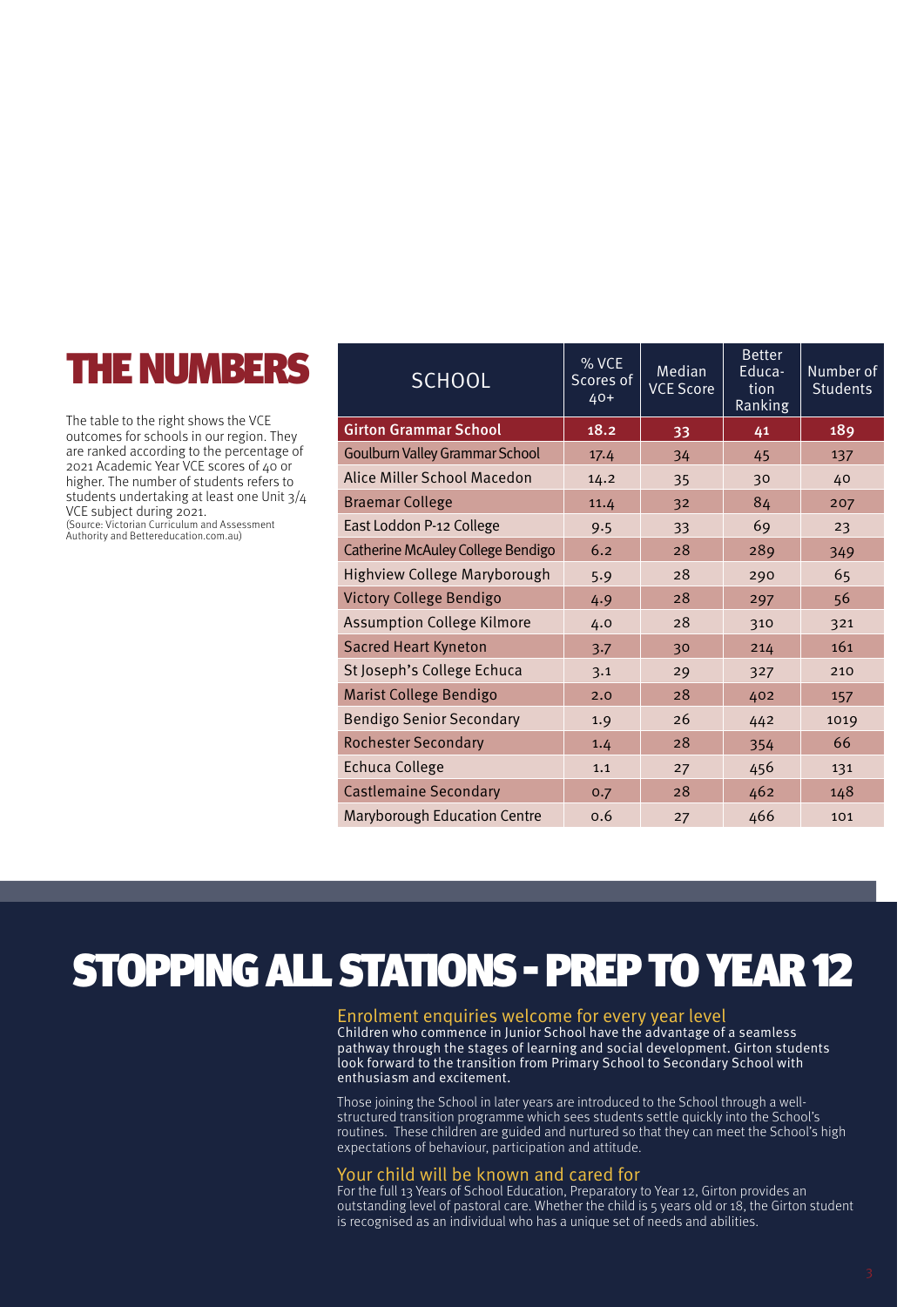# PASTORAL CARE / STUDENT WELLBEING

Delivering good Pastoral Care is one of the most important aspects of the School's focus on the individual student. Excellence in Pastoral Care is achieved through generating connectedness, collegiality and positive relationships. A key to this is the recognition and development of Emotional Intelligence and the acknowledgment of the importance of adherence to the "Golden Rule" – do unto others as you would have them do unto you.

Student wellbeing is integrated across all of Girton's Grammar School's curriculum, programs and activities and is specifically implemented through Yale University's internationally renowned 'RULER' approach – a program that develops social and emotional literacy skills in students and teachers. As the first Australian school to adopt RULER, Girton Grammar is a national leader in the development of Emotional Intelligence in Schools.

Every student at Girton Grammar School, both Junior and Senior, is allocated to one of the six houses: Aherne, Frew, Jenkin, Jones, Millward or Riley. The House system fosters a sense of connectedness to the wider School Community. The traditions of loyalty, pride and involvement through participation are fostered.

In the Senior School (Years 7 to 12) the Pastoral Care Model is based on the House system. Each Head of House, supported by an Assistant Head of House, develops the philosophy or "flavour" of their house and co-ordinates the House Tutors and their students. The student will become well known by the House Tutor in all aspects of daily life: academic performance; co-curricular involvement; social cohesiveness; standards of behaviour and the student's interests outside school. It is important that every student has a sense of belonging within the larger school community and our House system fosters this.

In Junior School, while the Houses are still vigorously celebrated, the Pastoral Care model is classroom and Year Level based with the classroom teacher being the first point of contact and taking responsibility for the pastoral care of their students.

Across the whole School we believe in a social and emotional learning approach where "how you feel" determines "how you learn" - emotion, motivation and cognition are the defining aspects of our model of learning. Getting young people to analyse and understand their own behaviours is a vital component of the educational journey.

Student well-being directly impacts the learning process and at Girton Grammar School, the physical, social, emotional, cognitive and spiritual health of our students and staff is a priority. It is important that every student has a sense of belonging within the larger school community and a sense of being valued as citizens; and through a carefully implemented and thoroughly researched Pastoral Care System, the School has established an environment where students are able to achieve those things.

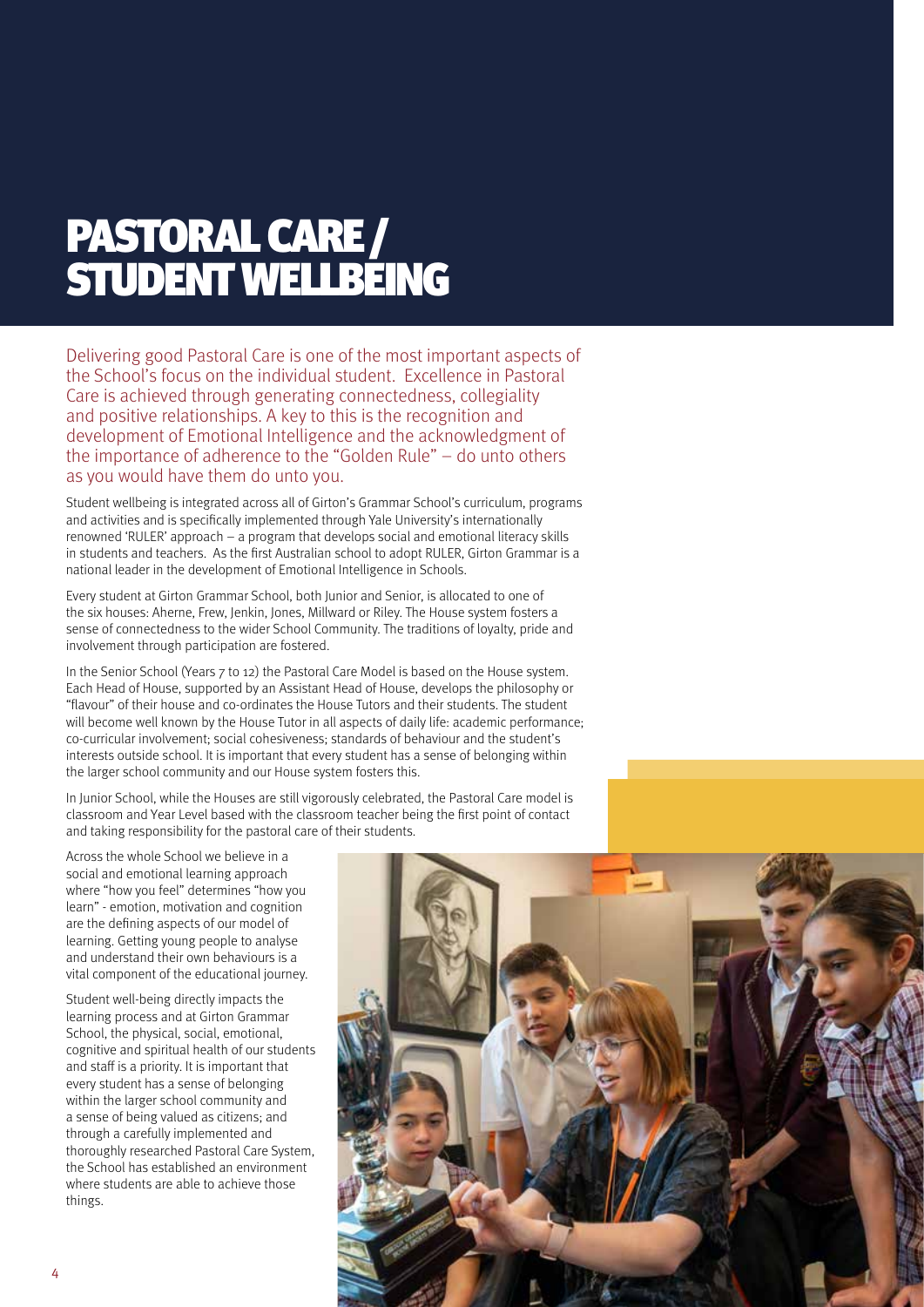#### Providing a strong integrated Preparatory to Year 12 focus on education

Girton Grammar School offers a wide range of subjects in both the Senior and Junior Schools.

The aim is to provide a strong, integrated Preparatory to Year 12 focus on education, to encourage a desire for lifelong learning and produce thinking students through excellent teaching. We also aim to provide technologies and environments to allow learning to occur more easily and in a diversity of learning styles.

### **Objectives**

- Continue a strong focus on academic achievement and tertiary education whilst incorporating the learning of life skills and developing emotional intelligence
- Investigate contemporary pathways across each stage of schooling to keep our curriculum broad and accessible to students with a wide range of learning styles and interests
- Implement the National Curriculum and government requirements
- Continue to harness technological developments, including information and communication technologies, to enhance the learning experiences of our students across all levels
- Continue to communicate clear expectations for methods of assessment and reporting
- Foster the growth and development of our teaching staff
- Increase opportunities to expand relationships with Sister Schools to instil an international perspective within the Girton community
- Seek to employ and retain the best possible staff
- Invest in the intellectual capital of the School



### Senior School Curriculum

The focus is on Education to produce thinking students who have a love of learning.

A clear expectation of the departing Girtonian is that they have as good a VCE and academic record as possible to allow them the maximum choice for further studies and career. Most Girtonians attend university and the academic curriculum in the Senior School has been designed with this goal in mind.

Students have the opportunity to study a range of the core disciplines, with a standard choice of elective subjects until they reach Year 10. In the final three years of their Secondary Education they are offered greater choice, but still within subjects that have a strong academic focus. In all subjects they are taught both the content and skills required to allow them to experience, conceptualise and apply knowledge. Thus the focus is on Education (not training) to produce students who have a love of learning. This allows Girton Grammar School's students to matriculate and become successful members of their chosen tertiary institutions.

The Curriculum at the Senior School places an emphasis on preparing students for entrance for University and thus on gaining a strong Australian Tertiary Admission Rank (ATAR).

English, Mathematics, Science, History, Geography, Physical Education, Languages, Drama, Art, Music and Religious Education and Personal Development are core subjects in Years 7 and 8. Elective programs are offered at Years 9, 10, 11 and 12. At Year 9 the elective program offers students a greater variety of subjects with the inclusion of Engineering Design and Design and Technology, as well as the ability to continue with Music, Japanese, French, Art and Extension History. All students are expected to continue with either French or Japanese until the completion of Year 9. This elective choice is broadened

further at Year 10 with the inclusion of VCE subjects (Business Management, Music Performance, Sociology, Drama, Systems Engineering, Outdoor and Environmental Studies and Geography) and subjects which allow students to study areas of interest in greater depth (Sports Science, Classical Studies, Art).

When entering Years 11 and 12, students are well prepared for the VCE. Students have the opportunity to select from the 120 VCE Units on offer, with most undertaking a Year 12 course of study while in Year 11. Additional support is offered to students at the VCE level, which includes extra tutorials and extensive (intensive) vacation classes.

### Junior School Curriculum

In Junior School students experience a diverse curriculum. Their classroom teacher delivers the English, Mathematics, Humanities, Information and Communications Technologies and Health Curriculum. Students have Specialist Teachers for Japanese, French, Physical Education, Art, Music, Drama and Library.

Students in Year Two are also involved in the Strings Program where they learn either the violin, viola or cello. Students in Years Three to Six participate in Choir. They have weekly sessions with their Music teachers in class groups and often perform at Ensembles Evenings and Competitions. Students from Year Three on are able to join one of our String Ensembles once they have completed the Year Two String Program. In Year Five students not involved in strings are invited to join the Band program.

Students in Years Four to Six also have a specialist teacher for Science which includes weekly sessions in the Science Laboratories.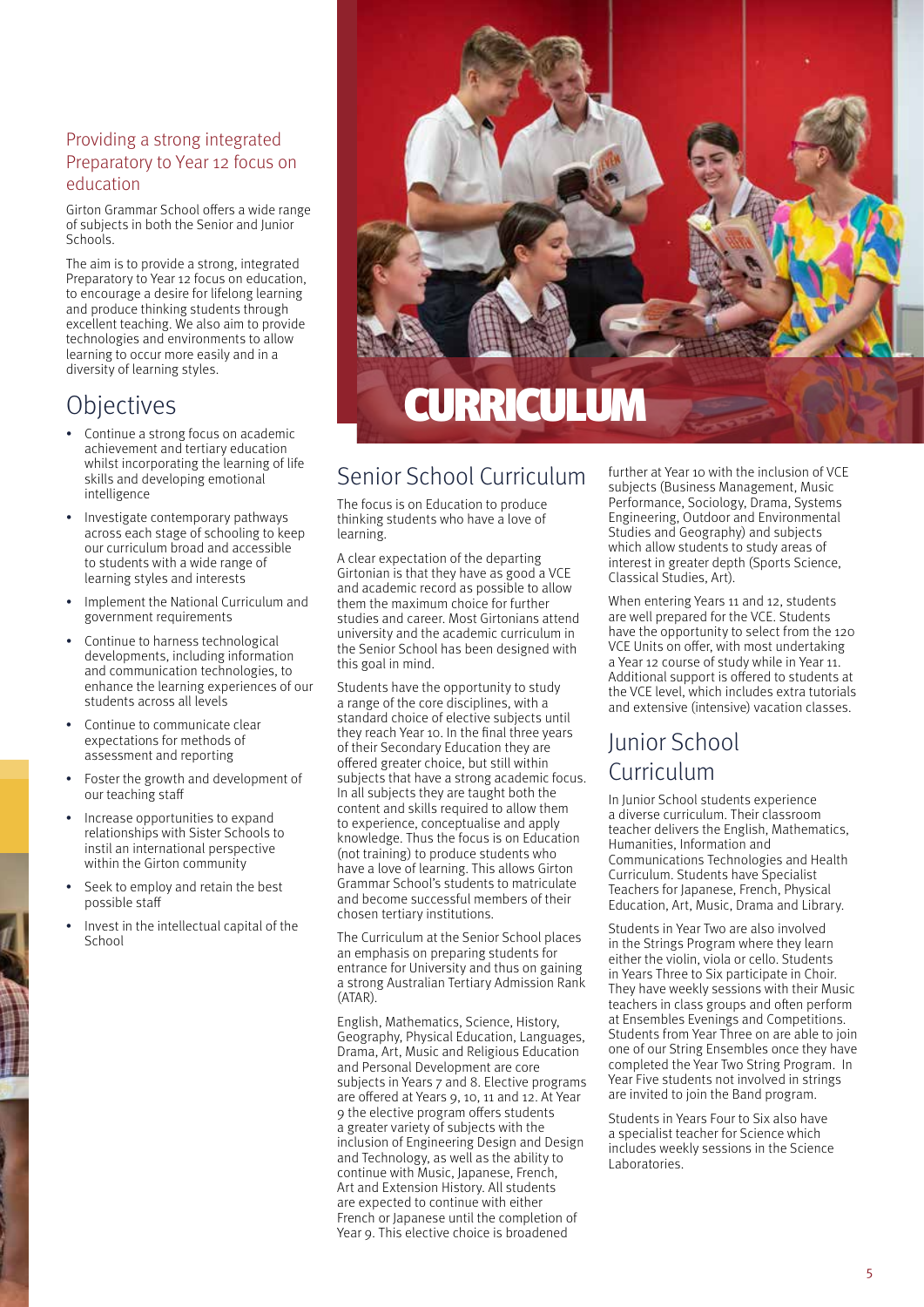

# ASSESSMENT AND REPORTING

### Junior School

In Junior School each child receives a report every term. Progress Reports are written in Terms One and Three. The Progress Reports provide information on each child's progress in their Numeracy, Literacy and Humanities development.

Semester Reports are written in Terms Two and Four. The semester reports provide a detailed report about each student's progress in the following subjects over the course of the semester: English, Mathematics, Humanities, Science, Information and Communication Technology, Personal and Social Learning, Japanese, French, Art, Drama, Music, Physical Education and Health.

Parent Teacher Interviews are held in Term One and Term Three. They are conducted in the last weeks of both terms, following parents receiving their child's Progress Report. It provides parents with the opportunity to discuss their child's progress and also reflect upon their reports.

## Senior School

The ways in which teachers assess and report on student progress have a profound influence on student learning. At Girton Grammar School the assessment policy has been designed to support our beliefs about learning and teaching. It aims to identify strengths and weaknesses and provide the basis for effective teaching.

In practical terms this means that students do not receive a single grade for any subject. In place of such a grade, each student receives a number of grades which report directly upon the skill level achieved. The specific skills will obviously differ in different subjects but there is an overall emphasis on the core skills of reading, writing and numeracy. Students are also encouraged to develop their creativity and cultural awareness.

Throughout the year the teachers of Years  $\frac{3}{7}$  to 10 build up a written profile of each student's skill level and intellectual development. These profiles (which are regularly updated) form the basis of written and oral reports to parents.

Parents of Years 7 to 11 students will receive an Interim Report from most of their subject teachers at the end of Terms One and Three. At the end of each semester parents are provided with full reports (including commentary) for all subjects undertaken. These reports provide parents with their child's achievements in a range of behavioural and subject related skills. Results for academic achievements are reported using a percentage and a student's effort and dedication to study are reported using a five point scale  $(VL - VH)$ .

The scores for School Assessed Coursework and School Assessed Tasks in the VCE reports are un-moderated and should be used as an indicator only. These scores may be adjusted by the VCAA using Statistical Moderation which is applied to all School Assessments conducted under the VCAA regulations.

### LEARNING SUPPORT SERVICES - INCLUSIVE EDUCATION

At Girton Grammar School, the term "Learning Support" refers to the provision of education and support for students with specific academic, social or emotional needs, which cannot be fully met in mainstream classes.

Access to the Learning Support Services at Girton is via a combination of referral and diagnostic testing. Students accessing these services can be referred by their classroom or subject teachers, House Tutors, Heads of House or parents. This process involves consulting the specialist teachers in the Inclusive Education Team to ensure the needs of the child are met by the appropriate program.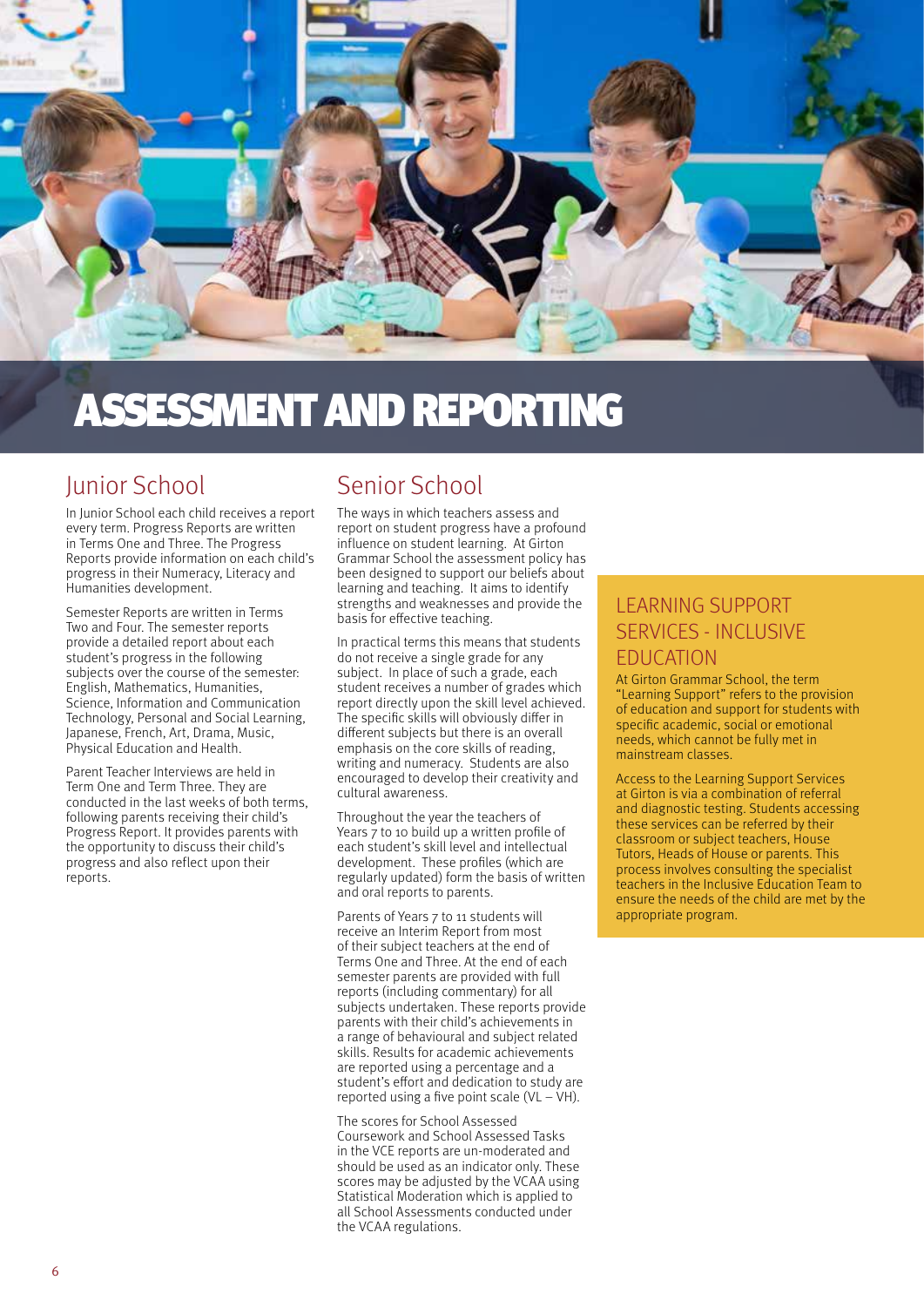## THE PERFORMING ARTS

Girton's Grammar School's Performing Arts program aims to provide students with a sense of confidence and an avenue for creative expression, as well as an improved understanding of discipline and teamwork.

From Prep to Year 8 Music and Drama are taught as parts of the Academic Curriculum. Beyond Year 8 they form part of the School's Elective Subject options leading into VCE and beyond.

Each year Girton students are involved in a range of productions including:

The Junior School Production, a full scale musical which involves all students in Years  $2, 4$  and 6.

Senior School Production which is open to all interested students from Years 7 to 12. The production caters for students with a range of talents and skills and alternates each year from a full scale musical production to a straight Drama performance.

The Year 8 Production which is a unique feature of the Year 8 Drama curriculum. Each and every student in this year level is involved in a massive stage spectacular! This is a semester long project which requires students to explore acting, singing and dancing and also learn the technical skills required to stage the show.

The One Act Play Festival which is an opportunity for students to create and perform a short play which is entirely student directed and can involve casts of students from a variety of Year levels.

Also, the 'Backstage' and 'Theatre Technicians' group is a voluntary cocurricular activity which provides interested students with the opportunity to be taught production skills and these students are then responsible for the technical aspects of school productions and assemblies.

Dance is open to students from Preparatory to 12 offering Classical Ballet (Royal Academy of Dance syllabus), Tap, Jazz and Contemporary.







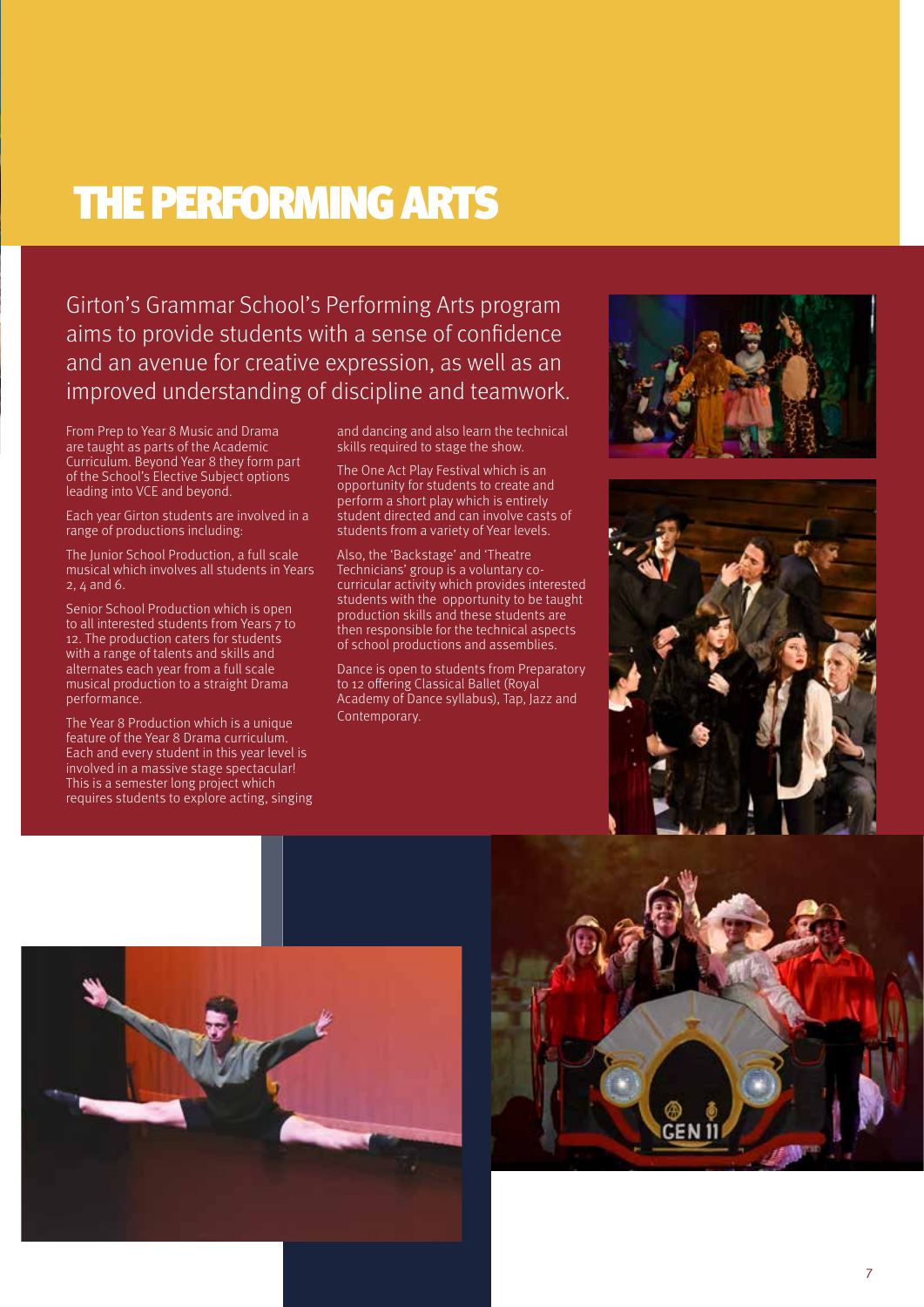

# MUSIC

As well as being an important part of the Academic Curriculum as a compulsory subject up until Year Nine, Music is also a key component of the Girton Grammar School's co-curricular program.

The School's Ensembles, Bands, Orchestras and individual players have earned a fine reputation in Bendigo and much further afield.

The Music Program has six areas of student involvement:

- Core classroom music until the end of Year 8
- Specialised music elective courses from Year 9 to Year 12, including VET
- Individual and group instrumental tuition
- Orchestras, bands and instrumental groups
- Choirs and choral co-curricular activities and ensembles
- Concerts, recitals, assemblies and musical productions

## Activities Offered

- Junior School Ensembles (Woodwind, Brass, Percussion, Strings, Guitar)
- Year 3 String Ensemble
- Super Strings, Years 4 to 6
- Junior Concert Band
- Junior Extension Ensembles-Years  $586$
- Junior Performance Choir (Auditioned Choir)
- Bell Choir
- Senior School co-curricular Music
- Symphony Orchestra
- Senior String Orchestra
- The Girton Big Band
- The Girton Jazz Band
- Vocal Stage Craft (Senior Choir)
- The Girton Singers
- Vocal Stage Craft
- Guitar Ensemble
- Flute Ensemble
- Chamber Ensembles
- Wind Symphony
- Girton Concert Choir
- Percussion Ensemble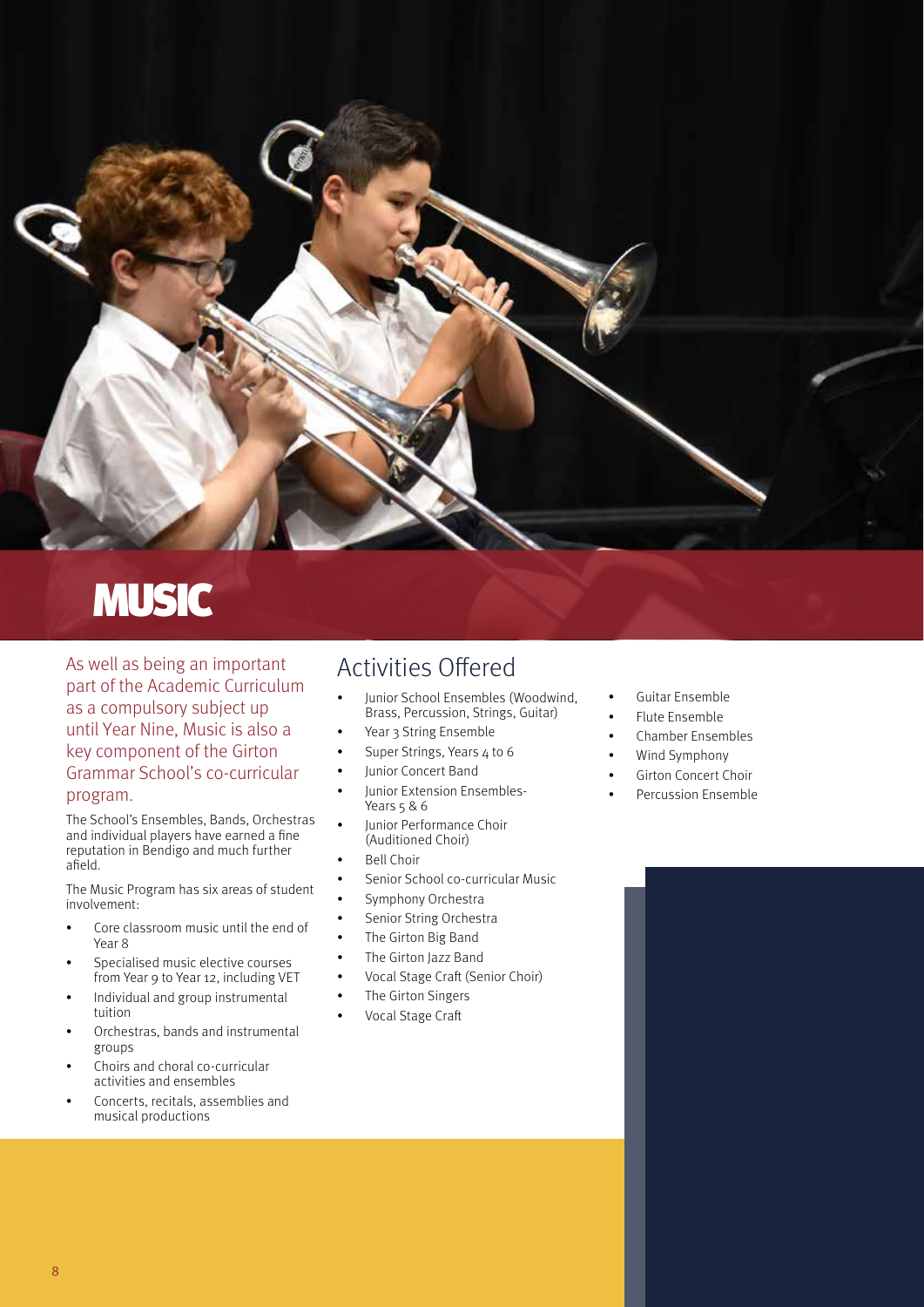

## SPORT

Girton Grammar School students are encouraged to develop physical skills, co-ordination, and physical fitness so that they may gain a sense of enjoyment and satisfaction from individual and team sporting activities. The provision of opportunities for healthy competition and the fostering of co-operation, integrity and sportsmanship within these situations is an important part of life at Girton.

The School has a comprehensive sport program with teams competing in domestic competitions on a weekly basis. We also have representative teams selected to compete against schools in the Bendigo region, in the School Sport Victoria Sandhurst Division competition and in the Independent Country Co-Educational Schools' (ICCES) competition.

#### Major Carnivals:

Swimming, Athletics, Cross Country

#### Major Sports:

Basketball, Cricket, Netball, Hockey, Table Tennis, Volleyball, Football, Soccer, Badminton, Tennis

### The Independent Country Co-Educational Schools' (ICCES) Competition

Girton is associated with a group of Victorian Regional Independent Schools for the purpose of sharing sporting and cultural experiences with students from like Schools.

Participating Schools include, Girton Grammar School, Ballarat Grammar School, The Scots School Albury, Hamilton and Alexandra College, Gippsland Grammar School, Braemar College, Bacchus Marsh Grammar School and Goulburn Valley Grammar School.

#### The ICCES events are listed below:

#### Swimming Carnival

Melbourne Sports and Aquatic Centre, South Melbourne

Athletics Carnival Lakeside Stadium, Albert Park, Melbourne

#### Cross Country and Debating

La Trobe University, Bundoora Park, Melbourne

Winter Sports Tour A two day tournament hosted each year by one of the ICCES schools. Girton teams compete against the other ICCES schools in soccer, netball, basketball and hockey.

We also compete separately with other ICCES schools in both summer and winter competitions.

In recent years Girton's teams have travelled to schools across the state for sporting events including Ballarat, Geelong, Albury, Shepparton, Warragul, Sale, and to various Melbourne schools.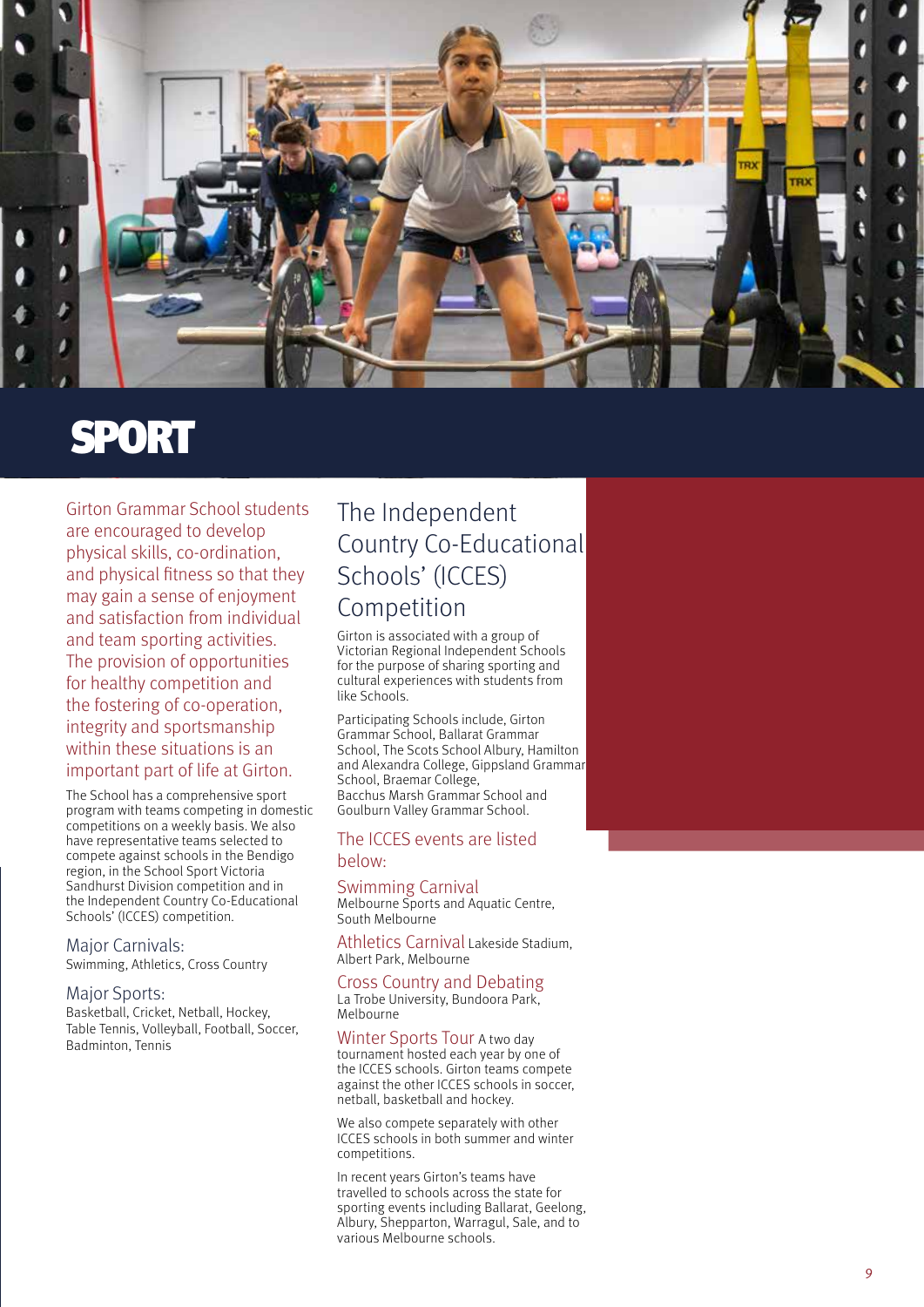

## CAMPUS AND FACILITIES

Just a three minute walk to Bendigo's famous Alexandra Fountain in the CBD, Girton is an inner city campus occupying almost two complete city blocks.

With a large, modern and well equipped Sports Stadium and Gymnasium, a superb Performing Arts Centre, outstanding classroom facilities and a new Science centre, library and theatrette, the School offers students an environment that is architecturally designed to promote collegiality and learning.

The Londonderry Reserve adjacent to the School's indoor Sports Complex offers senior students much needed recreation space for the footy kickers and frisbee throwers during their breaks while passive recreation spaces are plentiful, dotted right around the school.

Junior School students enjoy playing in several designated areas including a half size sports field, a large shaded play space and court area, an active play area with climbing equipment, slides, a cubby (actually a huge plastic water tank on a large platform!) and other assorted equipment.

The School's newer buildings offer various carefully designed internal spaces where students can gather in small groups while still being visible and part of the community. Year 12 students enjoy using a large "learning common" where they can study as a group as well as having many smaller office sized spaces around the

senior campus for private study.

The School also owns two nearby buildings including an historic Pub (formerly the Golden Gate Hotel) which is used as a technology classroom space and a converted miner's cottage which houses the School's Business Office.

In the Junior School there are two historic houses. Girton House on MacKenzie Street has a rich history and is currently home to some of the School's administration team. On Don Street we have Frew Hall which is home to the Junior School Music and Drama departments. Frew Hall has a very large cellar area and legend has it that behind the cellar walls are sealed doorways providing access to several tunnels which run under Bendigo dating back to the early gold-mining days.

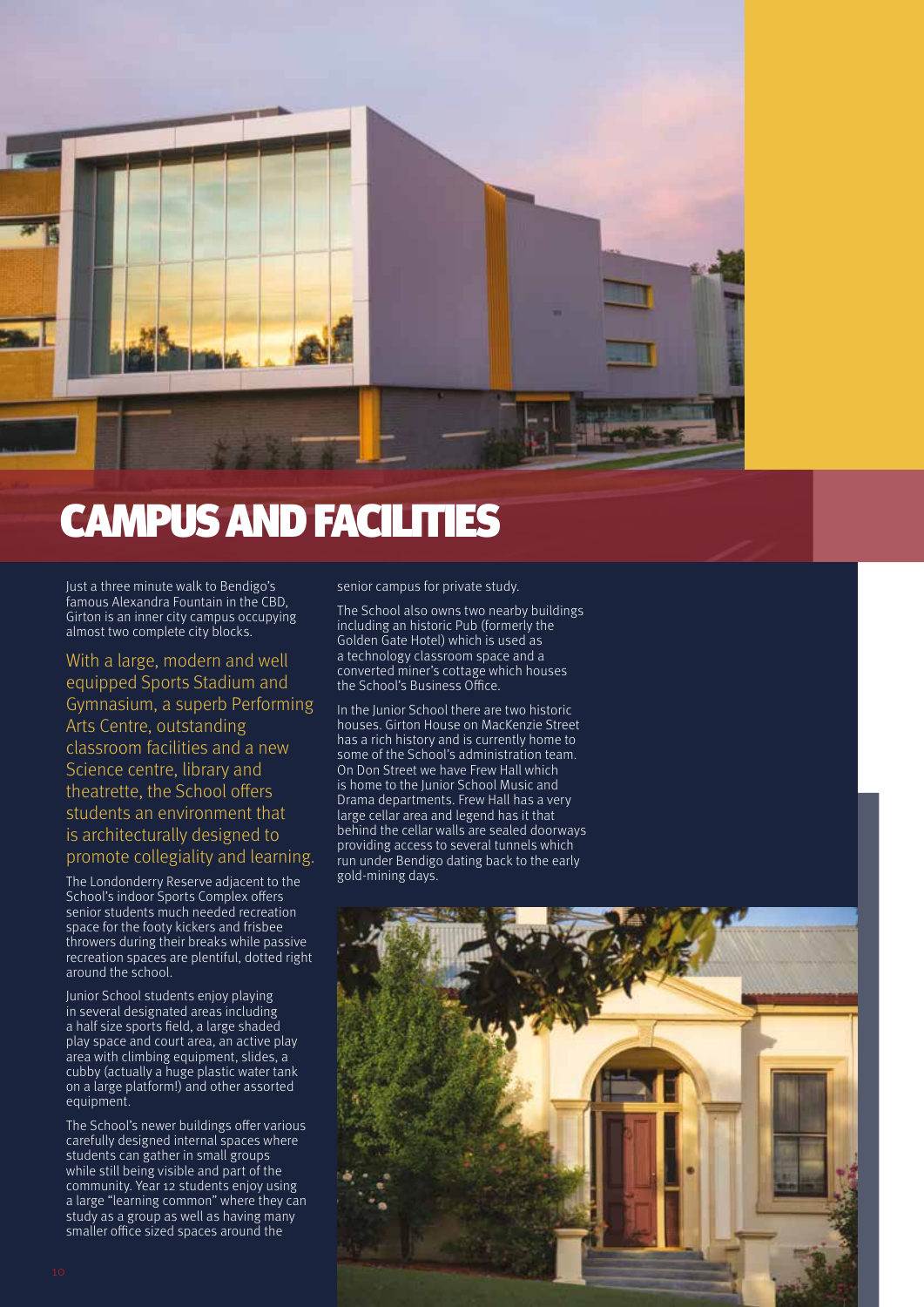

# THE DEPARTING GIRTONIAN - YEAR 12

By the end of Year 12 the School has strong expectations that students will be ready for the challenges ahead and enthusiastic about life's adventure as a young adult. We encapsulate this expectation in a document which states we believe should be the characteristics of a student leaving the School after Year Twelve. This document is called "The Departing Girtonian".

### The Departing Girtonian is ideally a young person who:

- Has as good a VCE and academic record as possible to maximise choice for further study and career.
- Is articulate and confident.
- Can lead in a self-assured way, but who is a team player too.
- Should be a fine ambassador for the School, their family, country and themselves.
- Is ethical, understanding and caring.
- Should be a well-rounded person who can face real-world challenges.
- Should understand a work-life balance beyond School.
- Has an international perspective but with an understanding of, and pride in, the culture and qualities of their own region and country.
- Can see that they have a place and a role in a complex, exciting and fast changing world.